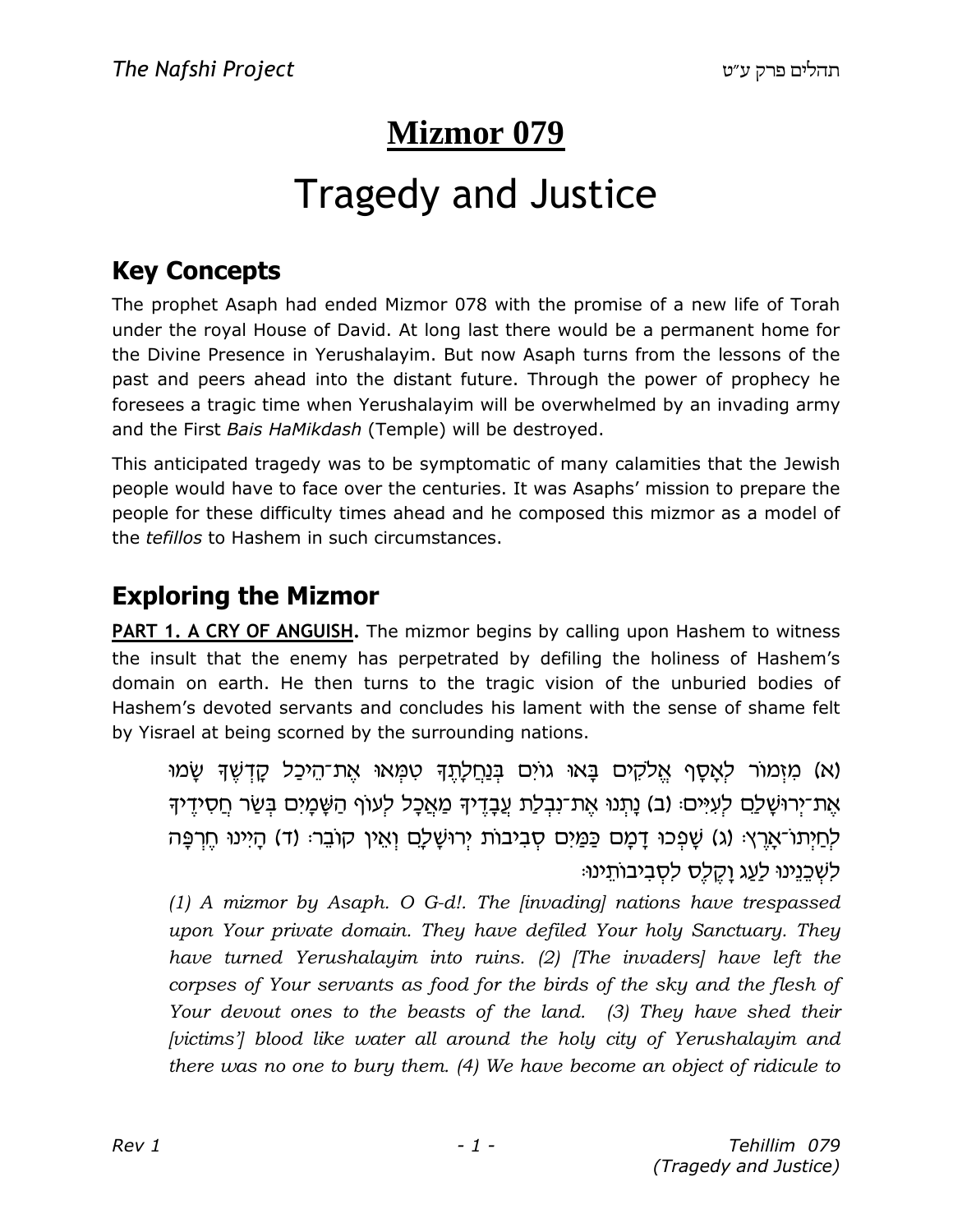*our neighbors, the mockery and scorn of those around us.*

**PART 2. A PLEA FOR MERCY.** Having set the scene, Asaph now appeals to Hashem to relent from His anger at our sins. Surely, we have been punished enough! He asks Hashem to vent His rage at the enemy nations which are far more guilty than we because of their refusal to recognize Hashem.

ה) עֲד־מַה ה' תַּאֲנַף לַנַצַח תַּבְעַר כְּמוֹ־אֲשׁ קָנָאַתֵהָ: (ו) שִׁפֹּדְ חֲמַתַדְ אֲל־הַגּוֹיִם אֲשֶׁר) (ה לֹא־יִדֲעוּךְ וְעַל מַמְלָכוֹת אֲשֶׁר בִּשְׁמִךְ לֹא קָרָאוּּ (ז) כִּי אֲכַל אֶת־יַעֲקֹב וְאֶת־נֵוְהוּ ּהשׁמוּ

*(5) How long [will this Galus continue], Hashem? Will You be angry forever? [How long] will Your indignation burn like a raging fire? (6) [Instead of venting Your rage against Yisrael,] pour Your fury upon the nations that do not recognize You and upon the kingdoms that have not proclaimed Your Name. (7) For [the enemy] has devoured Yaakov and laid waste [the Bais Hamikdash].*

PART 3. ASKING FORGIVENESS</u>. Asaph now seeks to understand why our sins have been treated so severely. He considers the possibility that we are being held accountable not only for our own sins, but for those of previous generations. He acknowledges that we ourselves are unworthy but asks Hashem to grant us forgiveness for the sake of His Name. He is the One Who has always been our *yeshuah*.

ים) אַל־תּוָכֵּר־לַנוּ עֲוֹנֹת רְאשׁנִים מֲהֶר יִקַדְּמוּנוּ רַחֲמֵיךָ כִּי דַלוֹנוּ מְאֹדּ: (ט) עַזֶרְנוּ) :שֱלֹקֱי יִשְׁעֲנוּ עַל־דְּבַר כִּבוֹד־שָׁמֱךְ וַהַצִּילֶנוּ וְכַפֵּר עַל־חַטֹּאתֵינוּ לִמַעֲן שָׁמֵדָּ *(8) Don't hold against us the sins of those that came before. May Your mercies come swiftly before [we are found worthy of them], for we are impoverished [of good deeds]. (9) Help us, O G-d [for You have always been] our yeshuah. So rescue us and grant us atonement for our sins, for the sake of Your Name.*

**PART 4. A VISION OF JUSTICE.** Asaph recalls how the enemy nations have been directly challenging Hashem. He visualizes the day when they will get their answer in the form of Hashem's unlimited power. Hashem will surely respond to the cries of His suffering people and exact His vengeance.

ו׳) לַמֵּה יֹאמֵרוּ הַגּוֹיִם <u>אֵי</u>ּה אֱלֹקֶיהֵם יַוּדַע [**בגיים**] בַּגּוֹיָם לְעֵינֵינוּ נִקְמַת דַּם־עֲבַדֵיד הַשָּׁפוּךְ׃ (יא) תָבוֹא לִפָּנֵיךְ אֵנְקַת אָסִיר כִּגֹדֵל זְרוֹעֵךְ הוֹתֵר בְּנֵי תִמוּתָה׃ (יב) וְהָשֵׁב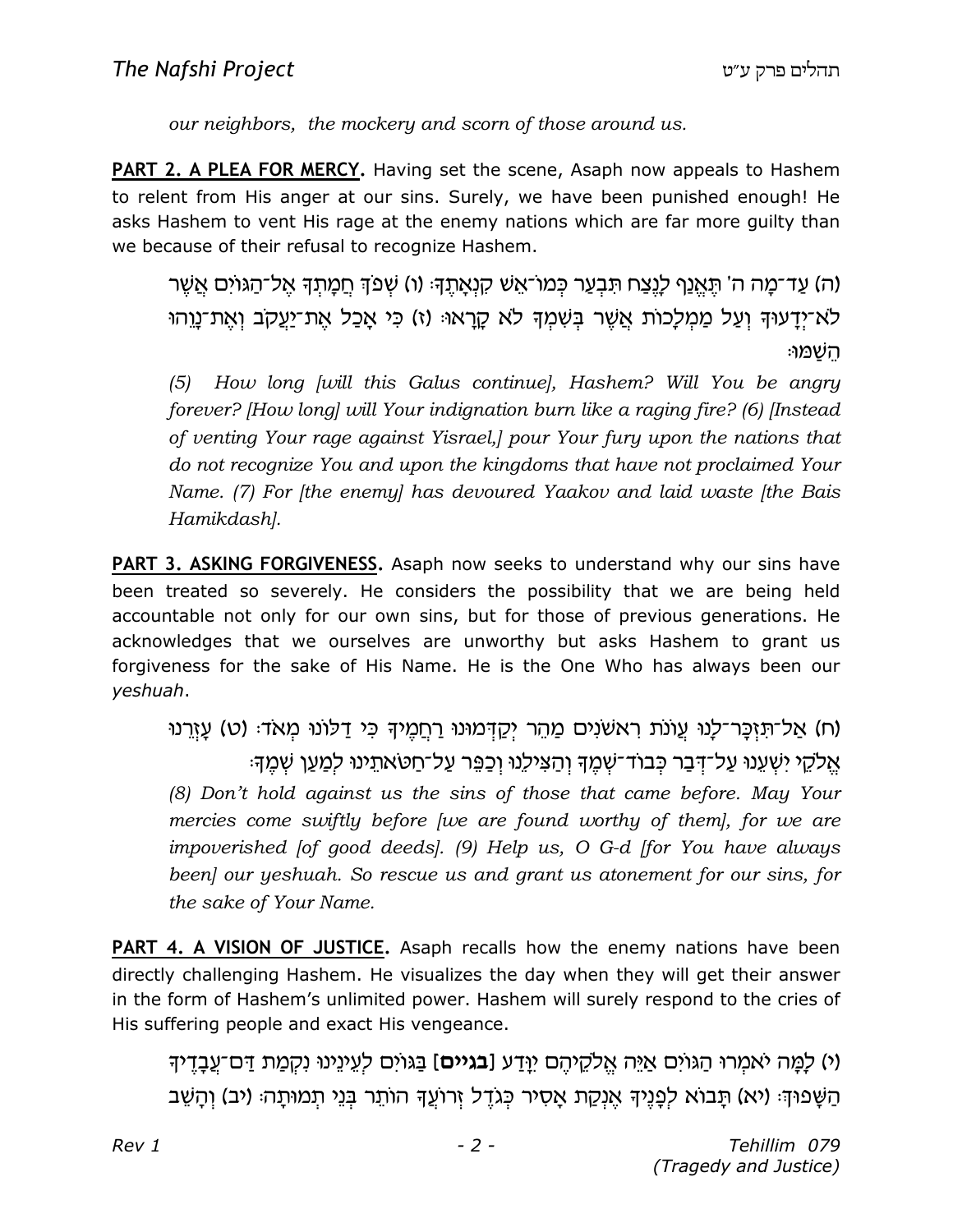#### ּלְשְׁכֵּנֵינוּ שִׁבְעַתַיִם אֱל־חֵיקַם חֵרְפַּתַם אֲשֶׁר חֵרְפוּךָ אֲדֹ־נַיּ

 $(10)$  Why should the nations say, "Where is their G-d?" Let the revenge for Your servants' spilled blood be known among the nations before our very eyes. (11) Let the anguished cry of the shackled people reach You. In accord with the unlimited power of Your mighty arm, release the [suffering] people, *[who are] near death.* (12) As for our *[wicked] neighboring nations*, repay them sevenfold [directly] into their bosom, for the insult with which they have reviled You, Hashem.

PART 5. CONCLUSION. Asaph concludes the mizmor with an expression of our eternal devotion to the honor of Hashem that has been sullied by the destruction of the Bais HaMikdash.

(יג) ואנחנו עמד וצאו מרעיתד נודה לד לעולם לדר ודר נספר תהלתד:

(13) As for us, Your people and the flock of Your pasture, we will render You grateful homage forever. We will relate Your praise for generation after generation.

#### **Learning the Mizmor**

#### PART 1. A CRY OF ANGUISH

### (א) מזמור לאַסַף

A mizmor composed by Asaph – מְזָמוֹר לְאֵסֵף as a song of gratitude to Hashem and hope for the Geulah (Redemption) that He will surely bring.

> אֵלקים בַאוּ גוֹים ב<u>נחלת</u>ד טמאו את היכל קדשד שַמוּ אֶת יְרוּשַׁלַָם לְעִיּּם:

O God of justice! We plead with You to end our agony! How can you continue to show restraint in the face of these insults? The invading nations have trespassed upon the sacred precincts of Your private domain - אֲלֹקִים בַּאוּ גוֹיָם בַּנַחֲלַתְדָּ They have defiled Your holy Sanctuary - סְמָאוּ אֲת־הֶיכָל קַדְּשֶׁךָּ. They have turned the entire city of Yerushalayim into heaps of ruins - שָׁמוּ אֱת־יְרוּשֶׁלְם לעיים.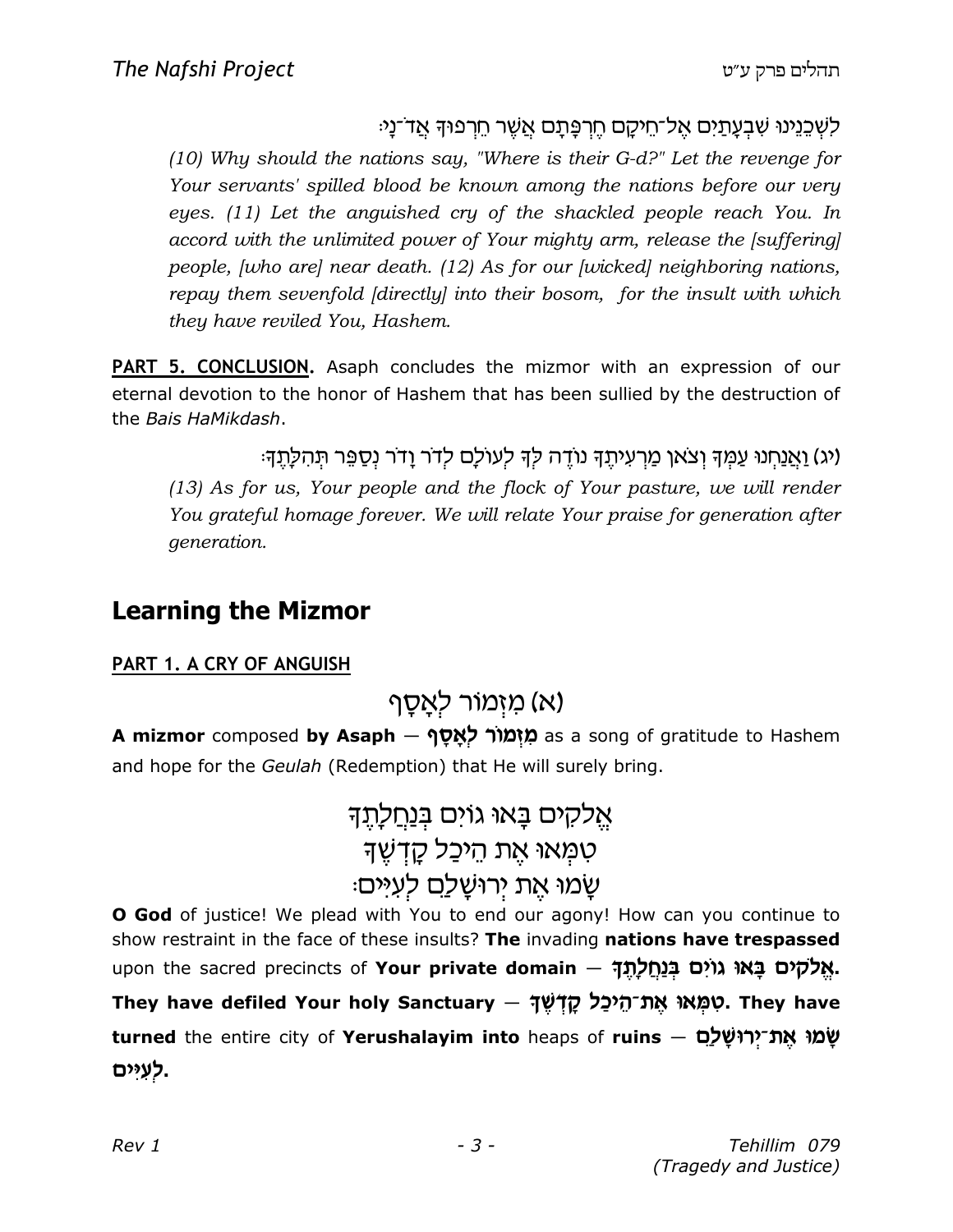### (ב) נָתְנוּ אֶת נִבְלַת עֲבָדֵיךָ מַאֲכָל לְעוֹף הַשָּׁמָיִם ּבִּשַׂר חַסְידֵיךָ לְחַיְתוֹ אָרֵץ.

In their disregard for the sanctity of the human body, the invaders have left the corpses of Your righteous servants – נְתְנוּ אֲת־נְבְלַת עֲבַדֶלךָ out on the field of battle where they died. And so the dead became food for the birds of the sky  $-$ **מַאֵכַל לְעוֹף הַשֵּׁמַיִּם.** And in some cases the wicked enemy have even cut up **the flesh of Your devout ones** (people who go beyond what is right) – בְּשַׂר חֵסְלוּדָ, and thrown it to the dogs and other beasts of the land - לְחַיְתוֹ־אֲרֵץ servants and devout ones were righteous people who lived in a wicked generation and so they have made to suffer for the sins of the entire generation.

# (ג) שַׁפְכוּ דַמַּם כַּמַּיִם סְבִיבוֹת ירוּשלם ואין קובר:

They have shed their victims' blood like water all around the holy city of **Yerushalayim – שָׁפְּכוּ דָּמָט כַּמַּיִם כַּמַּיָם בָּמַי** , a city which had always been maintained in a state of sanctity and purity. There was no one to bury the victims - יְאֵין קוֹבֶר because the remaining Jews were afraid to leave their heading places.

# (ד) היינוּ חֵרְפֵּה לְשָׁכֵנֵינוּ לַעֲג וַקֶלָס לְסָבִיבוֹתֵינוּ:

After scattering us among the nations, we have become an object of ridicule to our neighbors — הַיִּינוּ חֵרְפָּה לְשְׁבֶנֶינוּ We have fallen to such a low level that they don't want us in their vicinity, even in separate ghettos. We have become the mockery and scorn of those around us – לְעַג וַקֵלְס לִסְבִיבוֹתֵינוּ, Furthermore, it is not only we who are disrespected, but the laws and the *mitzvos* that we observe.

#### PART 2. A PLEA FOR MERCY

#### (ה) עַד מַה ה' תֵּאֵנַף לַנֵצַח ּתִּבְעַר כְּמוֹ אֵשׁ קִנְאַתֵךּ׃

How long will this seemingly endless Galus continue, Hashem - 'חֲל־מַה ה' You be angry forever – תַּאֲנֵף לַנַצָּח ? How long will Your indignation burn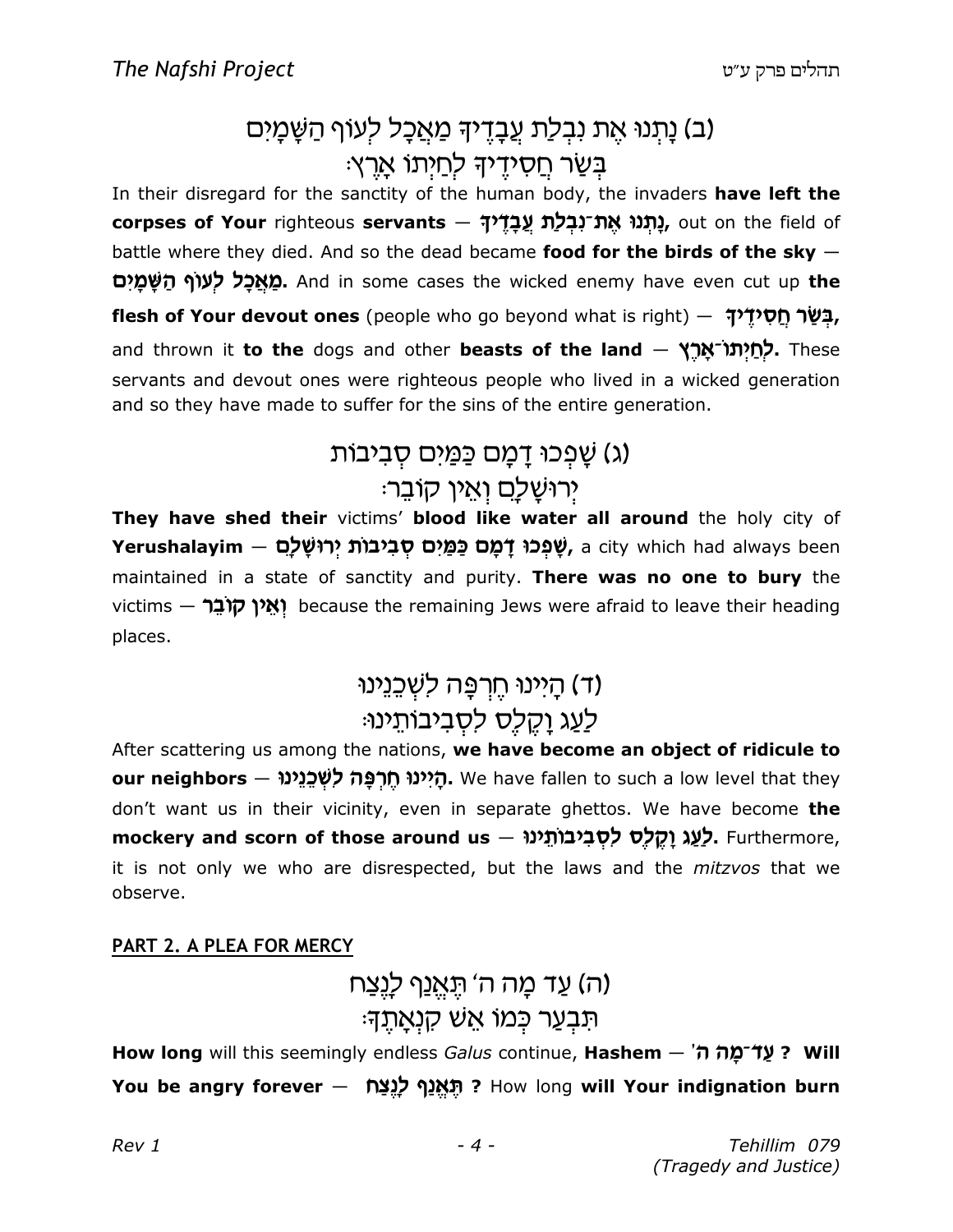like a raging fire — תְּבְעַר כְּמוֹ־אֵשׁ קָנְאַתֵּךְ that continues to flame until there is nothing left? Surely it has burned out by now.

# (ו) שִׁפוּ חֲמַתִךְ אֵל הַגּוֹיִם אֲשֶׁר לֹא יָדָעוּךָ וִעַל מַמִלְכוּת אֲשֶׁר בִּשְׁמִךְ לֹא קָרָאוּ:

Instead of venting Your rage against Yisrael, pour Your fury upon our opressors, the nations that do not recognize You – שְׁפֹךְ אֱל־הַגּוֹיִם אֲשֶׁר לֹא־יִדָּעוּךְ – As for Yisrael, we have admitted to our sins and at least we make a sincere effort to serve You. Let your anger take its effect upon the kingdoms that have not proclaimed Your Name – יִעֲל מַמְלַכוֹת אֲשֶׁר בִּשְׁמָךְ לֹא קַרָאוּ. They have not acknowledged that they are only tools in Your hand. Instead, they have taken pride in the victory that You granted them.

#### (ז) כי אכל את יעקב

#### ּוְאֵת נֵוְהוּ הֵשָׁמוּ

For the enemy has devoured Yaakov – פְּנ אֲכָל אֱתֹ־יַעֲקֹב, taking full credit for their victory, whereas it was Your doing, punishing Your people for their sins. The enemy even laid waste to the Bais HaMikdash, Your place of dwelling -ואת־נוהו השמו thinking that in this way they had diminished Your Name in the world. Surely, they are deserving of becoming the brunt of Your anger in place of Yisrael.

#### **PART 3. ASKING FORGIVENESS**

### (ח) אַל תּזְכַּר לְנוּ עֲוֹנת ראשׁנים מַהֶר יִקַדְמוּנוּ רַחֲמִידְ כִּי דַלוֹנוּ מַאִד:

Don't hold against us the sins of those that came before us - אֲל־תְוָכֵּר־לַנוּ עֵוֹנֹת רְאָשׁנִים May Your mercies come swiftly even before – עֵוֹנֹת רָאשׁנִים רֹחָמֶיךָ we are found worthy of them, for we are impoverished of good deeds -כִּי דָּלוֹנוּ מַאֹד.

# (ט) עָזְרֵנוּ אֱלִקֶי יִשְׁעֵנוּ עַל דְּבַר כִּבוֹד שָׁמֵךְ

Help us, O G-d for You have always been our yeshuah — עֵזְרֵנוּ אֱלֹקֶי יִשְׁעֲנוּ — Help us, O G-d for You have always been our yeshuah have always saved us. In our present miserable state, people might think You are no longer able to be our yeshuah, so come now to our aid for the sake of the

Rev 1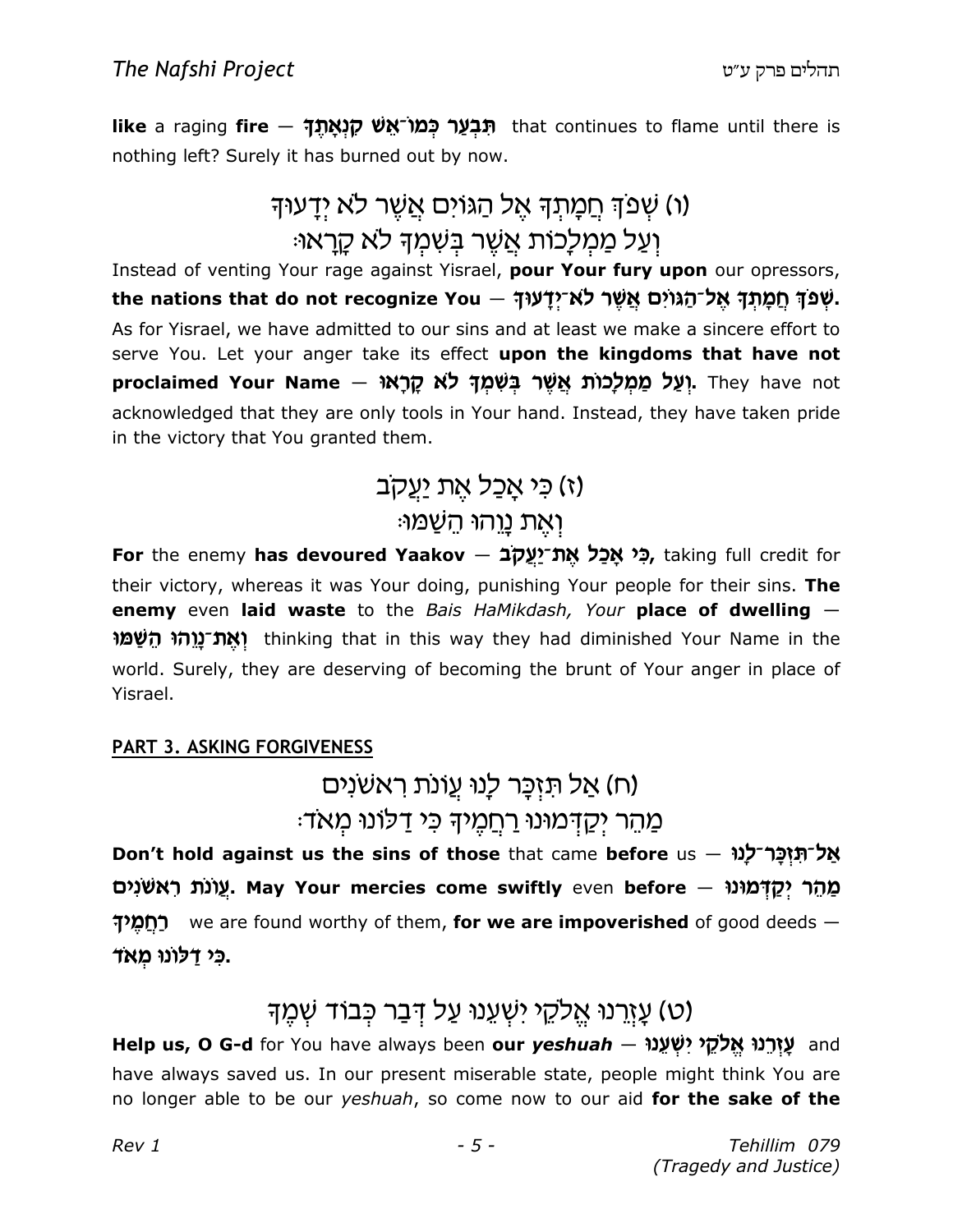glory of Your Name – עֲל־דָּבַר כְּבוֹד־שָׁמֵךְ, which will be restored through our veshuah.

#### וְהַצִּילֶנוּ וְכַפֵּר עַל חַטאתֵינוּ לִמַעַן שְׁמֵךָ<del>ּ</del>

So rescue us - וְהָצִילְנוּ through Your mercies and grant us atonement for our sins — וְכָפֵּר עַל־חַטאתֵינוּ, which are holding back the yeshuah. Do this for the sake of Your Name - לְמַעַן שְׁמֵךְ because Your Name will then be universally known for being all-good and forgiving.

#### PART 4. A VISION OF JUSTICE

### (י) לָמַה יאמִרוּ הַגּוֹים אַיֵּה אֱלקֵיהֵם יַוּדַע בַגוֹים לְעֵינֵינוּ נִקְמַת דַּם עֵבָדֵיךָ הַשָּׁפוּךְ:

Why should the nations say about us, "Where is their G-d?" - אמְרוּ אוֹ הגוים איה אלקיהם. On the contrary, let the revenge for Your servants' spilled blood be known among the nations in our own experience, before our very eyes – נְקָמַת דָּם־עֲבָדֶיךָ הַשַּׁפוּךְ יַוַדַע בַגוֹיִם לְעֵינֵינוּ. Let them realize and acknowledge that their present troubles are the direct consequence of the Jewish blood they spilled.

### (יא) תַבוֹא לְפַנֵיךְ אֵנְקַת אַסָיר כִּגְדֵל זְרוֹעֲךָ הוֹתֵר בִּנֵי תִמוּתָהּ

Let the anguished cry of the shackled Jewish nation in the dungeons of Exile reach You – תַּבוֹא לְפְנֵיךָ אֲנְקָת אֵסְיר, In accord with the unlimited power of Your mighty arm – כְּגֹדֶל זְרוֹעֵךְ, which is not not restricted by any circumstance, release the suffering people, who are near death - הוֹתֵר בְּנֵי תְמוּתַה

### (יב) וְהַשֶׁב לְשְׁבֶנֵינוּ שְׁבְעֲתַיִם אֵל חֵיקַם ּחֵרְפֵּתַם אֲשֶׁר חֵרְפוּדְ אֲד־נַי

flashem, repay our wicked neighboring nations sevenfold – וְהַשֵּׁב לְשְׁבֵנֵינוּ **שִׁבְעַתַיִם** for the disrespect they have shown You by saying, "Where is their G-d?" Let their retribution not be diverted, but applied directly into their bosom  $-$